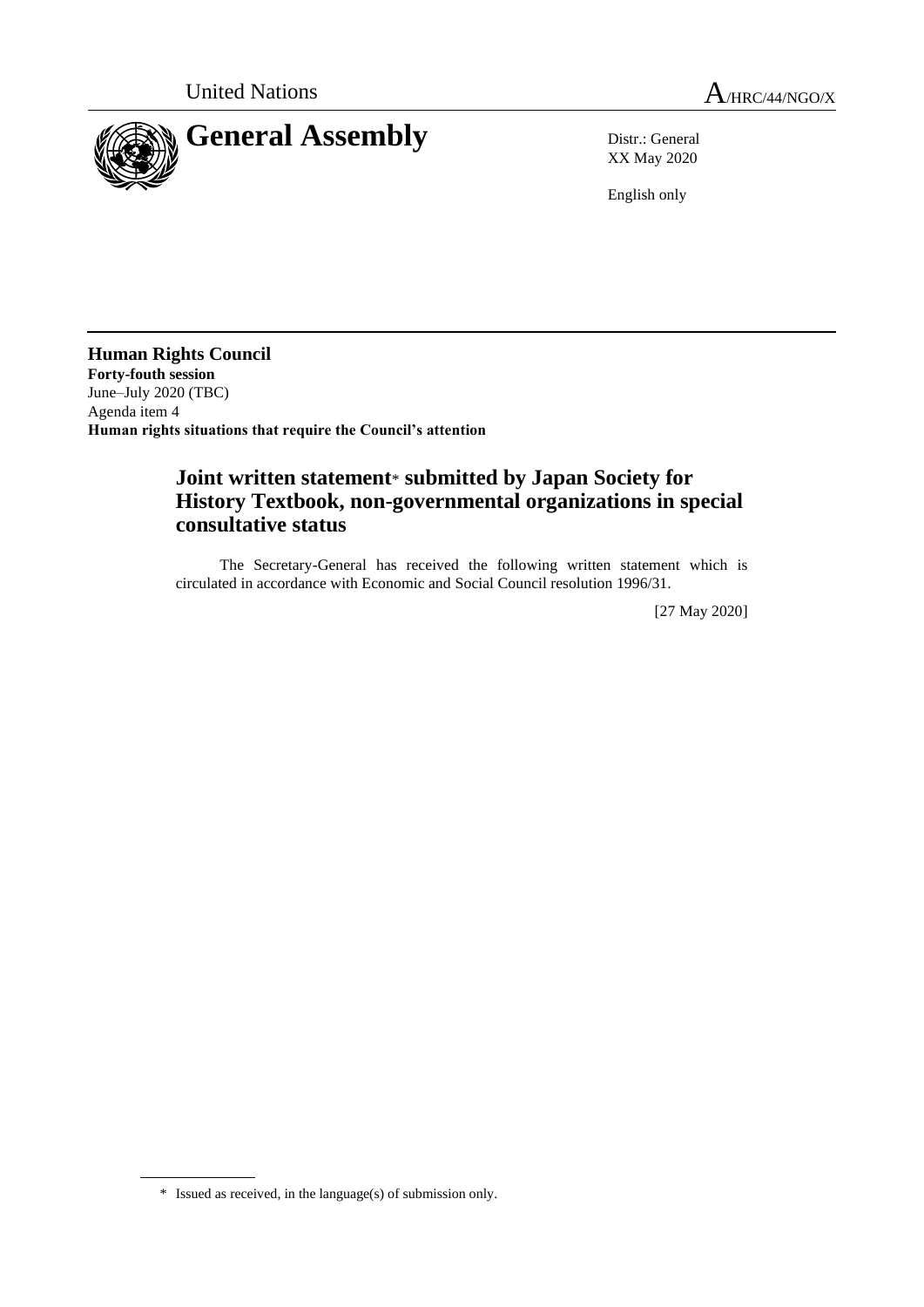## **A Deceitful Korean Citizens' Group (NGO) and the Comfort Women Issue**

The Korean Council for the Women Drafted for Military Sexual Slavery by Japan (hereinafter KCWDMS), currently called The Korean Council for Justice and Remembrance for the Issues of Military Sexual Slavery by Japan (hereinafter KCJR), a Korean organization primarily centered on the comfort women issue and has criticized Japan in the United Nations Human Rights Council for "coercive recruitment into 'sexual slavery'", has allegedly defrauded its donors. The KCWDMS has had special consultative status with the United Nations Economic and Social Council (ECOSOC) since 2014.

Ms. LEE Yong-soo, a self-proclaimed comfort woman has long been active with the group. She is known around the world as the activist who screamed before the members of the US House of Representatives in 2007 during the deliberation on the resolution calling for an apology from the Japanese government over the comfort women issue. Recently, she asked President Donald Trump for a hug as an ex-comfort woman at the state dinner given during President's visit to the Republic of Korea (ROK) in November 2017.

On May 7, 2020, Ms. LEE Yong-soo without hesitation stated the following at a press conference in Daegu, the ROK.

- 1) The donations collected by the group were never used for former comfort women. The money was mostly used for private purposes and the responsibility lies with Ms. YOON Mi-hyang, who was the head of the group until this past March 2020.
- 2) Ms. LEE's testimonies about her days as a comfort woman were given as instructed by the group.
- 3) She was not a "sex slave." She requested Ms. YOON Mi-hyang not to use the phrase because she did not understand why she was called one but Ms. YOON made it a point of using the phrase "sex slave" at the UN because "the expression was effective in scaring America."

Based on these three points, it is clear that former president YOON Mi-hyang allowed false testimonies to be made from those who call themselves "comfort women", including Ms. LEE, and misrepresented the comfort women as "sex slaves," made use of the UN to spread the lie of the comfort women issue as a global women's human rights issue and collected large amounts of donations from within and outside the ROK for her own personal use.

At present, former KCJR president YOON Mi-hyang has been denounced by several citizens' groups, in addition to Ms. LEE Yong-soo, for suspected private use of donations and dubious accounting. The ROK's prosecutors have started an investigation—prosecutors searched the KCJR premises on May 20 and 21, 2020.

## **UN Human Rights Council Fooled by Crooks**

As has been repeatedly demonstrated in the past, Japanese "comfort women" were prostitutes who worked in warzones. This has been clearly stated by US Army Psychological Warfare Report No. 49 (official data of the US Army) dated October 1, 1944 made by the US Office of War Information (OWI), a report of captured Korean comfort women and their employers in Burma. The American interrogator stated that "a comfort girl is nothing more than a prostitute or professional camp follower" in conclusion.

The KCWDMS claimed that "Japanese administrative personnel coercively recruited 200,000 Korean women to make them comfort women and abused them as 'sex slaves.'" However, on its face, this is clearly nonsense. In fact, many "comfort women" were obligated to engage in this line of work solely for the money. From 1930s to the middle of WWII, Korean criminal syndicates trafficked Korean women to Manchuria and China to become prostitutes. Really, most comfort women then who claim to have been "coerced" were victims of criminals. It should be noted that Japanese administrative personnel did what they could to enforce the law. Accounts of kidnappings and Japanese responses have been noted in *the Dong-a Ilbo* of the time.

Nonetheless, the KCWDMS outright lies to the UN, and denigrates the honor of Japan, striving to show its earnestness in combatting human trafficking.

Committee on Civil and Political Rights (CCPR), Committee on Economic, Social and Cultural Rights (CESCR),